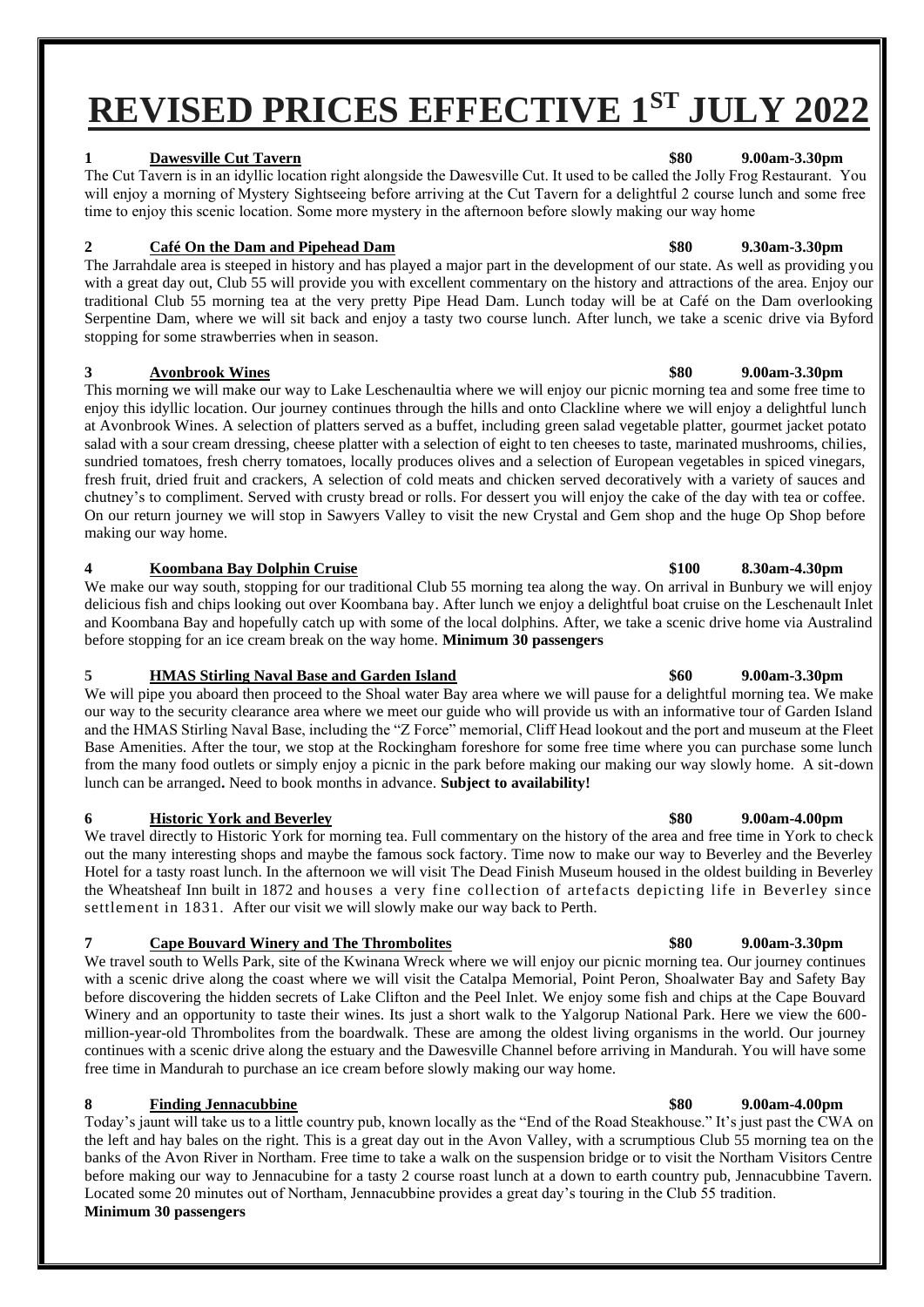### **9 Bolgart Bell and Hotel \$85 9.00am-4.00pm**

We head across the Darling Scarp with a stop in Bindoon for a delicious morning tea before continuing to the tiny town of Bolgart, which claims the first settled farm in the district and features the Bolgart Bell Tower. We settle in for a delicious lunch at the historic Bolgart Hotel (built in 1916) where you will enjoy a delicious two course roast and desert. Our homeward journey takes us through Toodyay, with a stop at the historic Coorinja Winery where you can sample their wines. A great day in the country!

### **10 Mason Mill Gardens \$90 9.00am-3.30pm**

We head off for a traditional Club 55 picnic morning tea overlooking the scenic Wungong Dam, free time to have a wander. Our journey continues with a lovely scenic drive via Churchman's Brook and Roleystone where we will stop at Raeburn Orchard for some fresh fruit. Next stop is our lunch venue at the magnificent Mason Mill Gardens where you will enjoy a two-course lunch with a choice of the following kangaroo bolognaise, pork ribs or fish. Your group will need to advise choices one week prior to the tour. After you will enjoy free time to explore these beautiful gardens, or a game of mini golf (included in the price). Check it out online, you will be very impressed. Please note. **Only open Friday, Saturday and Sunday**

### **11 Hotham Valley Steam Train \$125 8.00am-4.00pm**

We make our way directly to Dwellingup where upon arrival we will enjoy our traditional Club 55 morning tea. Time now to step aboard the Steam Ranger where you will enjoy a 2-hour adventure as we travel westward down to Isandra Siding, 14 Kilometers away where you will have a 30-minute stop over. During this time the locomotive will move to the opposite end of the train. You will be thrilled by the magnificent sound of a steam locomotive hard at work climbing the West Australia's steepest and most spectacular section of railway, through the darling range escarpment. Time now for a well-deserved lunch at the popular Dwellingup Hotel before slowly making our way home with a stop for fresh strawberries along the way. Available every Sunday – May to October, Wednesdays during the school holidays

### **12 Hotham Valley – Etmilyn Train \$115 8.00am-4.00pm**

We make our way directly to Dwellingup where we will enjoy our traditional Club 55 morning tea before boarding our train. The historic Dwellingup Forest Train will take you 8 kilometers eastward from Dwellingup to Etmilyn, along the state's last surviving lightly built developmental railway. At the end of the line, you have free time to do the 25-minute walk trail through the beautiful plant life and seasonal wildflowers. On our return to Dwellingup we enjoy a lovely 2 course lunch at the Dwellingup Hotel. After lunch we slowly make our way home with a stop for some fresh strawberries when in season.

### **13 New Norcia \$90 8.45am-4.00pm** We travel via scenic Bindoon, pausing for morning tea on route to New Norcia. Here your coach captain will give you full commentary on the fascinating history of this Spanish-style monastic enclave, located in the wheat-belt of Western Australia. We visit the historic church and enjoy a drive around and delight in the magnificent architecture of the town, before a hearty3 course "Monk lunch" where you will enjoy the same meal the Benedictine Monks will be enjoying on that day. There will be time to visit the gift shop and museum before we slowly make our way home. Entry fees apply to the museum and gallery \$10. **Minimum 30 passengers**

### **14 WA Museums Tour. Perth's Boola Bardip, WA Maritime Museum \$80 9.00am–3.30pm**

We make our way directly to Fremantle where we enjoy our morning tea and a visit to the WA Maritime Museum. After we enjoy some Fish & Chips at the Twin Finn before making our way into Perth and the WA Museum Boola Bardip means many stories in Whadjuk Nyoongar; the Country on which the Museum sits. WA Museum Boola Bardip is a place to share Western Australia's many stories. Our people, our places, and our role in the world. Across its five levels, the new Museum features eight permanent galleries, each with its own distinct theme and content. WA Museum Boola Bardip also has a 1,000sqm special exhibition gallery, five revitalized heritage buildings, retail, and café spaces – and of course, thousands of items from the State's collections displayed in new and innovative ways.

### **15 Taste Sensations \$80 9.00am–3.30pm**

We travel north of Perth on the newly completed Tonkin Highway to Berry Sweet Strawberry Farm before enjoying our picnic morning tea at West Coast Honey Farm. Over to Local Goat Dairy for handcrafted goats' cheese. Our journey continues through to Gingin for lunch at the Gingin Hotel, a classic country character establishment. Our final stop for the day will be Morish Nuts, and Mondo Nougat in the Swan Valley.

### **16 Western Rock Lobster and Pinnacles \$100 08.00am-5.00pm**

We enjoy morning tea on the banks of the Moore River in Guilderton before continuing to the Nambung National Park where you can explore the Pinnacles. We now head into Cevantes and experience the regions multimillion-dollar lobster industry firsthand at the Lobster Shack in Cervantes. Here the marine crustacean is captured, brought onto the shore, sorted, and then live packed in preparation of being dispatched worldwide. For lunch we will have some fish and chips for lunch or alternatively you may wish to indulge in Crayfish and Chips for an additional \$20. On our return journey home, we call into Lancelin for a comfort stop and optional ice cream. **Minimum 30 passengers.**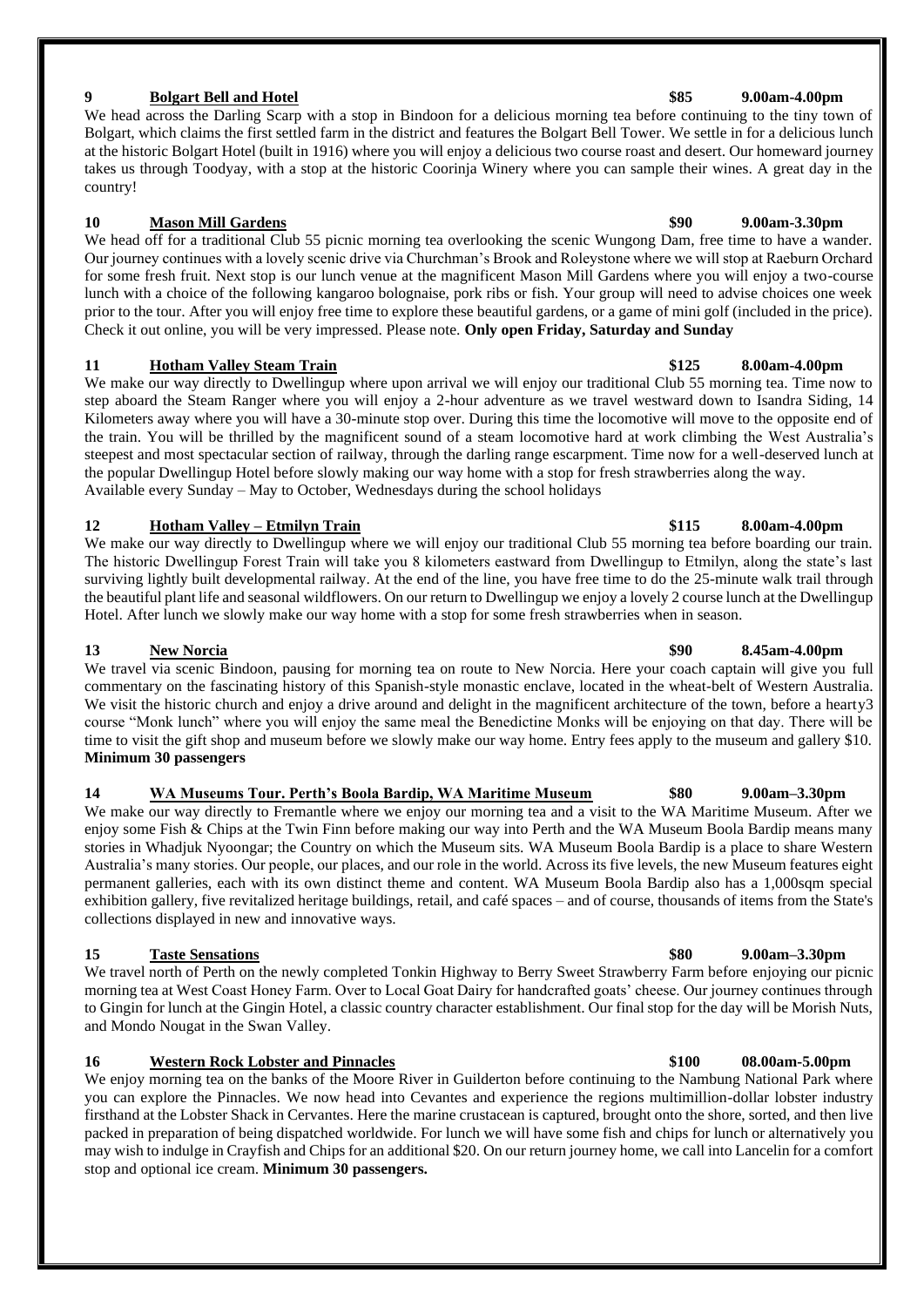We make our way via Australind and Bunbury with a stop along the way to enjoy our picnic morning tea. On arrival in Busselton, you will have some free time to purchase yourself some lunch. Busselton Jetty is the longest timber piled jetty in the southern hemisphere. Your train departs at 1pm. Upon reaching the end of the jetty you will then descend 8 meters below the surface to the natural wonders that lie beneath the jetty where the timber piles create Australia greatest artificial reef and host to an aweinspiring forest of vividly colored tropical and subtropical corals, sponges, fish and invertebrates. On returning to the shore time to maybe purchase an ice-cream before we commence the return journey back to Perth. **Minimum 30 passengers.**

### **18 Romancing the Stone and Garden \$80 9.00am – 3.30pm**

When Tom Hogg moved to Lillian Road, Maida Vale in 2000, the half hectare property was a 'jungle mess'. With no landscaping background, the self-taught stone mason transformed the block into a multi-award-winning garden and amphitheater called 'Romancing the Stone' and 'Little Covent Garden' respectively. Morning Tea is provided by Tom on arrival, then Tom will give a wonderful humorous and engaging tour. After our tour we make our way to Kalamunda and the historic Kalamunda Hotel for a single course multiple choice meal. This really is a fun and lighthearted day out!! Free time to have a look around before doing some wine tasting at Jadran Wines. Monday, Tuesday or Wed. Best time, Autumn and spring. **Meal selections need to be advised when you confirm final numbers.** You have a choice of steak, grilled or battered fish, lambs fry or chicken schnitzel.

### **19 Wellington Dam and Collie Mural Trail \$65 8.00am-5.00pm**

We enjoy our traditional Club 55 morning tea along the way as we make our way to Wellington Dam. Collie looks set to earn a place on the tourist map with a 6,500-square-metre mural being splashed across the Wellington Dam wall which is the highlight of the new Collie Mural Trail. 15 mural teams painted at 20 mural sites throughout this small town. You will be given free time to wander the town and purchase your lunch. Before making our return journey home via Harvey Cheese where you can purchase one of their famous ice-creams. **Minimum 30 passengers**.

### **20 Taste of Italy in the Valley \$80 9.30am–3.30pm**

We enjoy our morning tea at Whiteman Park where you will have free time to visit the craft Village or the Motor Museum. Time now for our lunch at Pasta in the Valley, it is a unique family-owned Italian restaurant nestled amongst the grapevines in the swan valley. Inside the restaurant showcases an impressive 30m long eye-catching industrial pasta making machine, capable of producing 6 tons of pasta per day. The only one of its kind in Australia to be on display inside a restaurant. You have a choice of Spaghetti Bolognese, Lasagna or Chicken Parmigiana. Choice of Sweets Cannoli, Tiramisu or Lemon Cheesecake. **Meal selections need to be advised when you confirm final numbers.** 

### **21 Armadale Wildlife Centre and Happy Gathering Chinese \$80 9.00am-3.30pm**

After enjoying our morning tea at a scenic location, we make our way to the Armadale Reptile and Wildlife Centre. Over 70 species on display including snakes, lizards, fruit bats, dingoes and many more. Lunch today is at the Happy Gathering Chinese restaurant for a very tasty single course lunch. Tanya will supply you with a menu with multiple choices which need to be pre ordered or alternatively lunch can be arranged at the Olde Narrogin Inn for an additional \$10 for a 2 course with tea and coffee. After lunch we do some wine tasting at Jadran Wines and visit the Gem Shop factory in Orange Grove.

### **22 Golden Ponds Aquaculture \$75 9.00am-3.30pm**

We travel to Kwinana Beach for morning tea followed by a scenic drive along the coast before heading inland to Baldivis and the Golden Ponds Reception Centre. Enjoy a delightful 2 course lunch and free time to wander the beautiful grounds before boarding the coach. We will stop for strawberries when in season.

### **23 Visit the Greenhill's Inn \$80 9.00am-4.15pm**

We head east across the escarpment, with morning tea along the way. We tour the historic town of York before arriving at Greenhills, that forgotten historic town which once had a population of 2,000 souls. We will settle in at the lovingly restored and award-winning Greenhills Inn, a perfect venue for a good, old-fashioned lunch. There's time for exploration of this charming establishment and its collection of antiques, before we head home with a stop at the York Olive Oil Company where you can enjoy their award-winning ice-creams and Olive Oil products. Wednesday to Saturday.

### **24 Ravenswood Relaxation and Bush Experience \$70 9.00am-3.30pm**

This morning we make our way into the hills heading for Langford Park near Jarrahdale for our morning tea. This was originally a Bauxite mine back in the 50's and is now a lovely, secluded park in the forest. We will tour the township of Jarrahdale and give you some remarkably interesting commentary on the history of the area. Our journey continues through the forest and across Serpentine Dam. We join the main highway and head towards Pinjarra with some interesting commentary on the Battle of Pinjarra. Lunch today is at the historic Ravenswood Hotel nestled on the banks of the Murray River with a choice of battered or grilled fish, chicken schnitzel, porterhouse steak or carbonara linguini. On our return journey travel the Perth to Bunbury Hwy, stopping for strawberries when in season. Wednesday to Sunday. **Meal choices to be advised when you confirm final numbers**.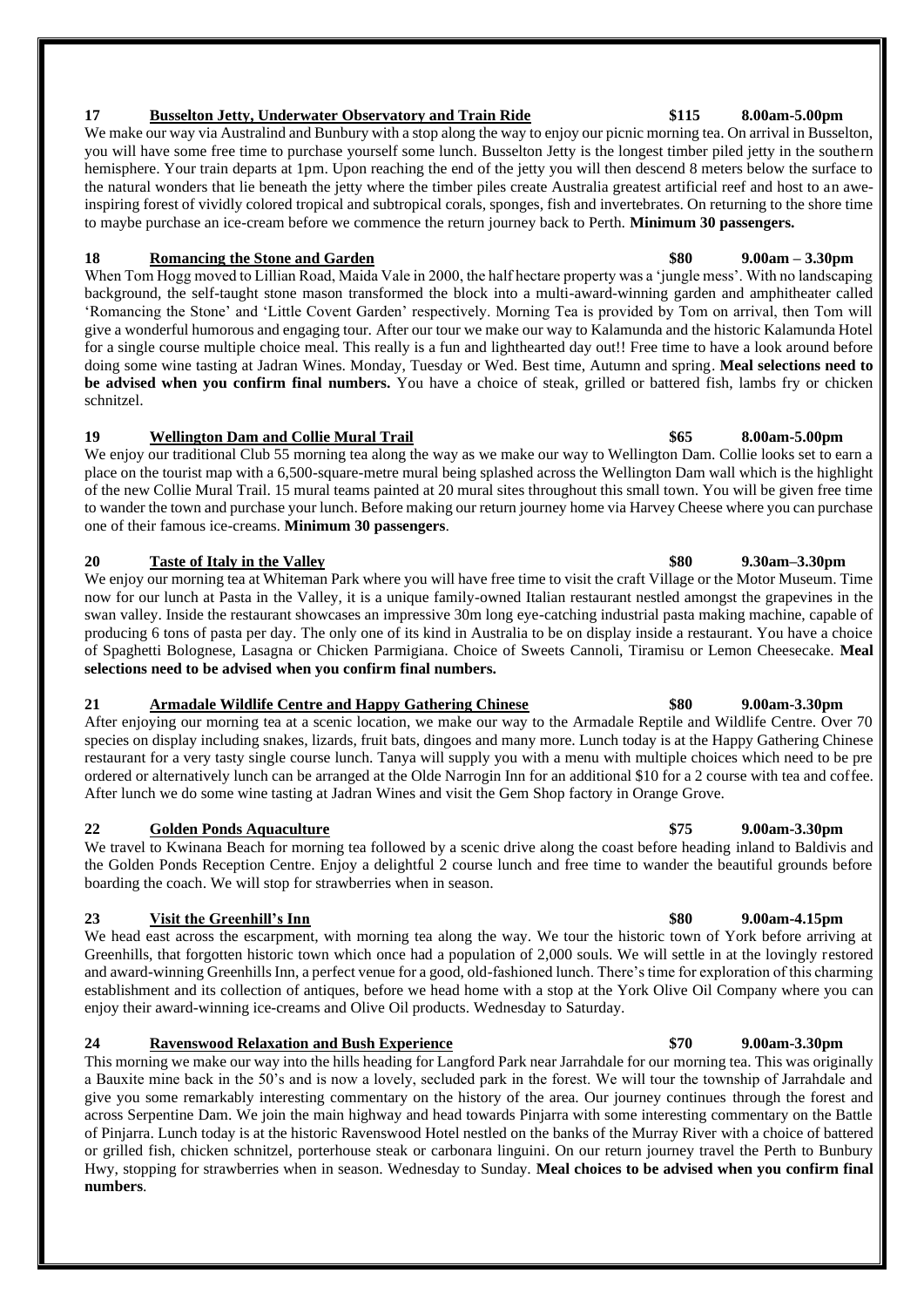### **25 Return to The Blind Cameleer \$60 9.00am-3.30pm**

We make our way directly to Noble Falls for our traditional Club 55 morning tea. Well, he said he would do it and he has fulfilled his ambition. Max has moved to a new property and has expanded his business with a new processing plant and many more Camels to add to his existing flock. Max will give you a talk on this new industry and show you his loving Camels and their cute babies. He is truly an inspirational man. He started with a dream to run his own farm. Diagnosed with Retinitis Pigmentosa, a disease that has left Max almost totally blind, this dream seemed impossible to many, but not to Max. He had already mastered a lot of challenges in his life, competing in the Paralympics twice and completing a PhD in Agricultural Science, now he was ready for the next adventure. After our tour we make our way into Toodyay for some free time for lunch and to visit the Op Shops and the famous Christmas 360 Shop. Lunch options include bring along a picnic lunch and enjoy on the banks of the Avon River in Duidgee Park or buy something from the award winning Toodyay Bakery or enjoy a sit-down lunch in one of several pubs in town. If you prefer, a catered lunch can be arranged for your group. After lunch we visit the historic Coorinja Winery for some wine tasting before slowly making our way home. A sit-down lunch can be arranged at one of several meal venues.

### **26 5 Star TAFE and Mystery Tour \$80 9.00am-3.30pm**

Your coach captain will give you a great morning of mystery touring before arriving at your chosen TAFE Restaurant. You have a choice of Bentley Pines or Pavilion Joondalup. Club 55 will put together a great day out based on the TAFE Restaurant selected. Your lunch is prepared and served by the hospitality students, plus you will receive drinks at discounted prices. We will continue with our Mystery Tour in the afternoon before getting you safely back home. Please note Bentley Pines requires a \$10 deposit per person, to be paid immediately.

### **27 The Hills are Alive \$75 9.00am-3.30pm**

We make our way to Lake Leschenaultia for our morning tea. The hills are ablaze with colour, Blue Leschenaultia, Wattles and Kangaroo Paws. Enjoy a magnificent drive along the back roads as we pass through, Chidlow, Mount Helena, Stoneville and Parkerville. Enjoy a tasty one course multiple choice lunch at the historic Parkerville Tavern with choice of fish and chips, sausage and mash, caesar salad, steak and mash. After lunch we continue with a scenic drive through the John Forrest National Park before stopping in the Swan Valley for wine tasting or The Chocolate Factory. Please note meal selections to be advised upon confirmation of final numbers. Ideal times September and October. Meal selections to be advised when you confirm your final numbers.

### **28 Historic Fremantle Prison, Shipwrecks Museum and Art Gallery \$75 9.00am–3.30pm**

This morning we will make our way along the Swan River and pause for our morning tea at Point Walter. Continuing now onto Fremantle where we will visit the Fremantle Prison for a short tour of this very historic building. After our tour we make our way to Fisherman's Harbor for some fish and chips at the iconic Cicerello's. After lunch you may wish to visit the Shipwrecks Museum for a gold coin donation or simply enjoy the surrounds of Fisherman's Harbor. Back onboard we now make our way to the Fremantle Art Gallery. Housed in a magnificent historic building that was once the Fremantle Lunatic Asylum. After our visit here we will slowly make our way home.

### **29 Amaze Miniature Village \$65 9.00am-3.30pm**

Your morning tea today will be at the impressive Amaze Miniature Village (formally called Abingdon Miniature Village). This wonderful attraction has an extensive display of scale model miniature buildings and railways. Many of the models are replicas of well-known historic buildings from Abingdon Village, parts of the United Kingdom and Germany. Set amongst four acres of beautifully manicured gardens it is a superb must-see attraction to visit. Walking through the extensively landscaped gardens is like stepping back in time. The grounds provide you with a self-guided tour past the ornamental lake and miniature steam and diesel trains, canals, locks and barges to the town of Abingdon, the oldest continually inhabited town in England. The entry cost includes the maze's, miniature village and mini golf. You will have free time on the Mandurah Foreshore where you can purchase from many of the meal venues. **Friday to Monday only or by request if you have over 30 passengers.** 

### **30 Swan Valley – Your Way From \$55 9.30am–3.30pm**

Our magnificent Swan Valley has so much to offer the visitor. Club 55 gives you an opportunity to design your own Swan Valley Tour which can include unique Art Galleries, Miniature Golf, Wineries, Breweries, Distillers, Chocolate Factories, Honey, Nougat, Nuts and local produce and a multitude of restaurants to choose from for a tasty lunch. Various options for morning tea. Club 55 can provide morning tea at Whiteman Park or Bells Rapids, or alternatively morning tea can be catered for at one of the many venues. Please ask Tanya for a list of options for your club to choose from.

### **31 Wellington Dam Mural, Gnomesville and Bull and Bush Tavern \$95 8.00am-4.30pm**

We travel via the Forest Highway pausing for our morning tea along the way as we make our way into the beautiful Ferguson Valley and a visit to the famous Gnomesville, bring along a Gnome to place amongst the thousands that make Gnomesville home. Our lunch today will be at the Bull and Bush Tavern where you will have a choice of chicken parmigiana or beer battered fish and for dessert you will enjoy apple strudel with custard and ice cream On our way home we call into Harvey cheese where you can purchase their award-winning ice creams and cheeses. Minimum number 30 passengers. **Please note meal selections to be advised upon confirmation of final numbers.**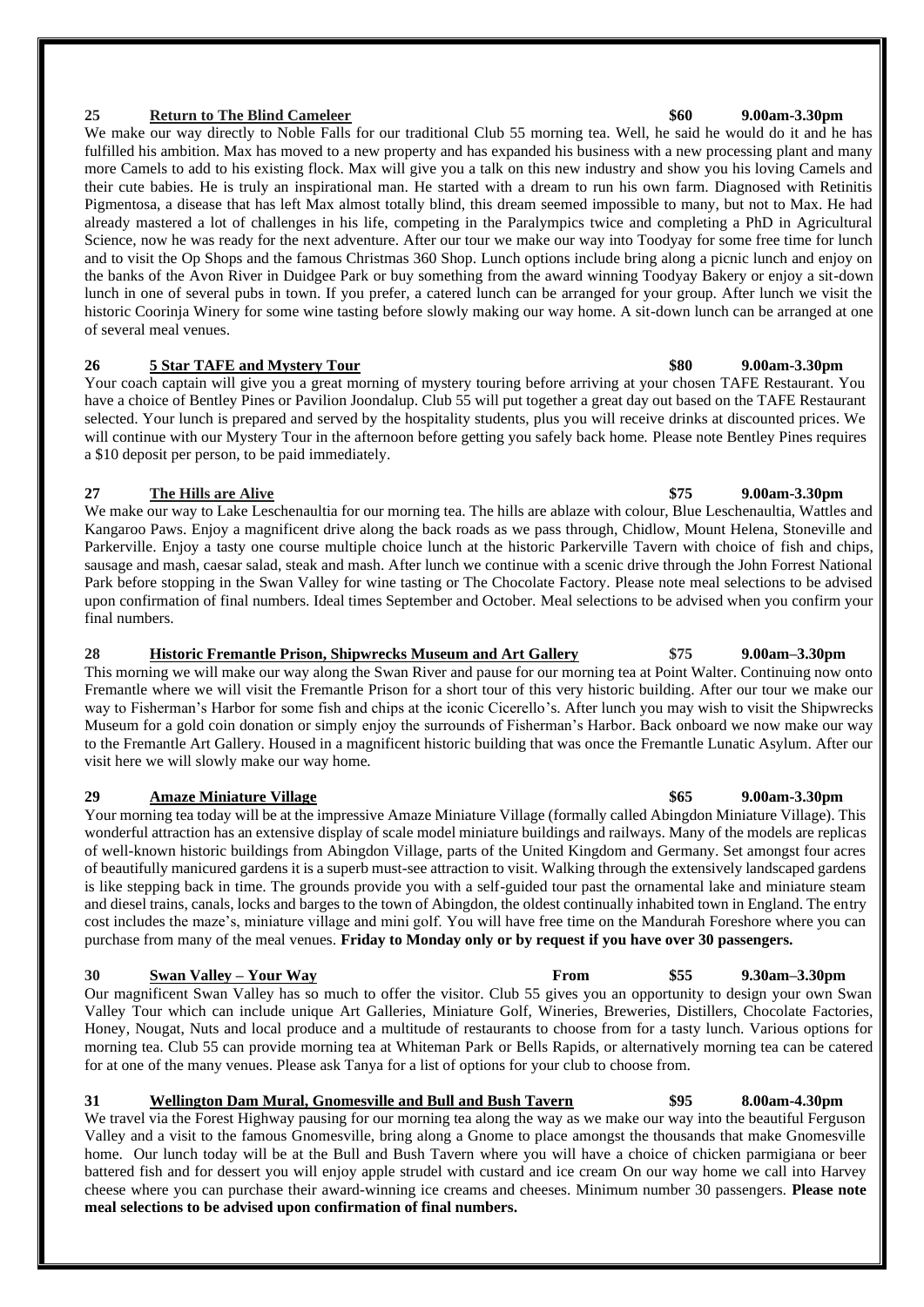### **32 Whiteman Park and Craft Village \$75 9.30am–3.30pm**

This morning we will make our way directly to Whiteman Park where we will enjoy our picnic morning tea. After your morning tea you will be given a guided historic tour of the park. Time now for a multi choice lunch with a choice of fish and chips, chicken parmigiana and chips or vegetarian pasta at the Village Café. Free time after lunch to check out the Craft Village or the Motor Museum. We conclude the day with a visit to the Whistlers Chocolate Factory. **Please note meal selections to be advised upon confirmation of final numbers.**

### **33 Number 1 Pumping Station and Mundaring Weir \$80 9.00am–3.30pm**

We make our way directly to Mundaring Weir where upon arrival we will enjoy our picnic morning tea. After our morning tea we will be given a guided tour of the Number 1 Pumping Station, one of several that deliver this valuable resource to the Goldfields and the brainchild of C Y O' Conner. After our tour we make our way to Kalamunda and the historic Kalamunda Hotel for a single course multiple choice meal including grilled fish, chicken schnitzel, steak all with chips and salad and Lambs Fry. After lunch you will have free time to visit the Cultural Centre and Art gallery or the Kalamunda History Village. Our day concludes with some wine tasting at Jadran Wines. **Please note meal selections to be advised upon confirmation of final numbers.**

### **34 Historic Pinjarra and Old Blythewood and Edenvale Homestead \$65 9.00am–3.30pm**

This morning we will make our way directly to Pinjarra where we will have our morning tea in the grounds of the historic Edenvale Homestead. After morning tea free time to wander the historic property and maybe visit the historic St Johns Church or the historic Pinjarra Court House. You can also visit the craft shop and even a couple of OP Shops close by. We now make our way to the historic Old Blythewood Homestead. Set on a high bank overlooking the fertile flats of the Murray River, Old Blythewood stands as a testament to the industry, ingenuity and flexibility of the pioneering McLarty family. John and Mary Anne McLarty were amongst the first Europeans to settle in the Murray District around 1842. You will be given a guided tour of this historic property. Time now to experience some tasty delights as we give you some free time to purchase some lunch from the popular Pinjarra Bakery which won the best pie in Australia in 2021.

### **35 Optus Stadium and the Matagarup Bridge \$70 9.00am–3.30pm**

We enjoy morning tea at a scenic location before arriving at the Optus Stadium for a guided tour of the stadium. Ranked as one of the best stadiums in the world. Optus Stadium is truly becoming a major icon of Perth. Words cannot explain this place! How lucky are we to be West Australian? After a highly informative tour you now have some free time to purchase your own lunch or enjoy a meal at either the City View Restaurant in the stadium or The Camfield, Australia's largest pub located on the picturesque banks of the Swan River or simply bring along a picnic. Free time after lunch to check out the impressive Matagarup Bridge.

### **36 Historic York and York Olive Oil Company \$65 9.00am–4.00pm**

We make our way directly to York, where upon arrival we will enjoy our traditional Club 55 morning tea. York is one of the most beautifully restored towns in Australia. It is West Australia's first inland town, steeped with history and worldly charm. This tour gives you an opportunity to spend more time exploring some of the many historic buildings and attractions that York has to offer. It also explores the important part York played with the early settlers. You will have a chance to admire the lovely park on the banks of the Avon River where you can simply bring a picnic lunch or indulge in one of the many café's and pubs in town. The choice is yours. We call into the York Olive Farm on the way home to taste their famous ice-creams and olive oil products before slowly making our way home. A two-course lunch can be arranged at the Settlers Tearooms or the impressive Imperial Hotel. Please discuss with Tanya.

### **37 Avon Valley Explorer. York, Northam and Toodyay \$80 8.30am–4.00pm**

We make our way to York, pausing along the way for our picnic morning tea. On arrival in York, you will have some free time to have a look around this beautifully restored town. Our journey continues through the Avon Valley and onto the largest town in the valley "Northam ". Also host to the annual Avon Decent and whilst here we will point out some of the initial obstacles for the competitors in the grueling race. We enjoy a lovely 2 course roast with desert at the Riverside Hotel. Our journey continues via Katrine onto Toodyay where we tour the town and a brief stop and visit the Christmas 360 shop or an optional ice-cream before making our way home. Not available on Tuesdays.

### **38 The Catalpa Memorial and Dawesville Cut Tavern \$80 9.00am-3.30pm**

The Catalpa memorial overlooks the ocean. Scene of the biggest escape of prisoners from Fremantle Prison. Club 55 will give you some remarkably interesting commentary on this amazing escape and show you the impressive Catalpa Memorial south of Rockingham. We make our way south to Wells Park, where we set our morning tea up on the foundations of the wreck of the Kwinana, a lovely spot with great views out to Garden Island. Our journey continues via Rockingham, the scenic Shoal water Bay and the rapidly developing areas around Port Kennedy. We continue south past Mandurah, towards Dawesville and our lunch venue Dawesville Cut Tavern where you will enjoy a lovely 2 course lunch, before slowly making our way home.

## **Where do you want to go?**

You can arrange and design your own outing. Just let us know that you simply wish to charter the vehicle and do your own thing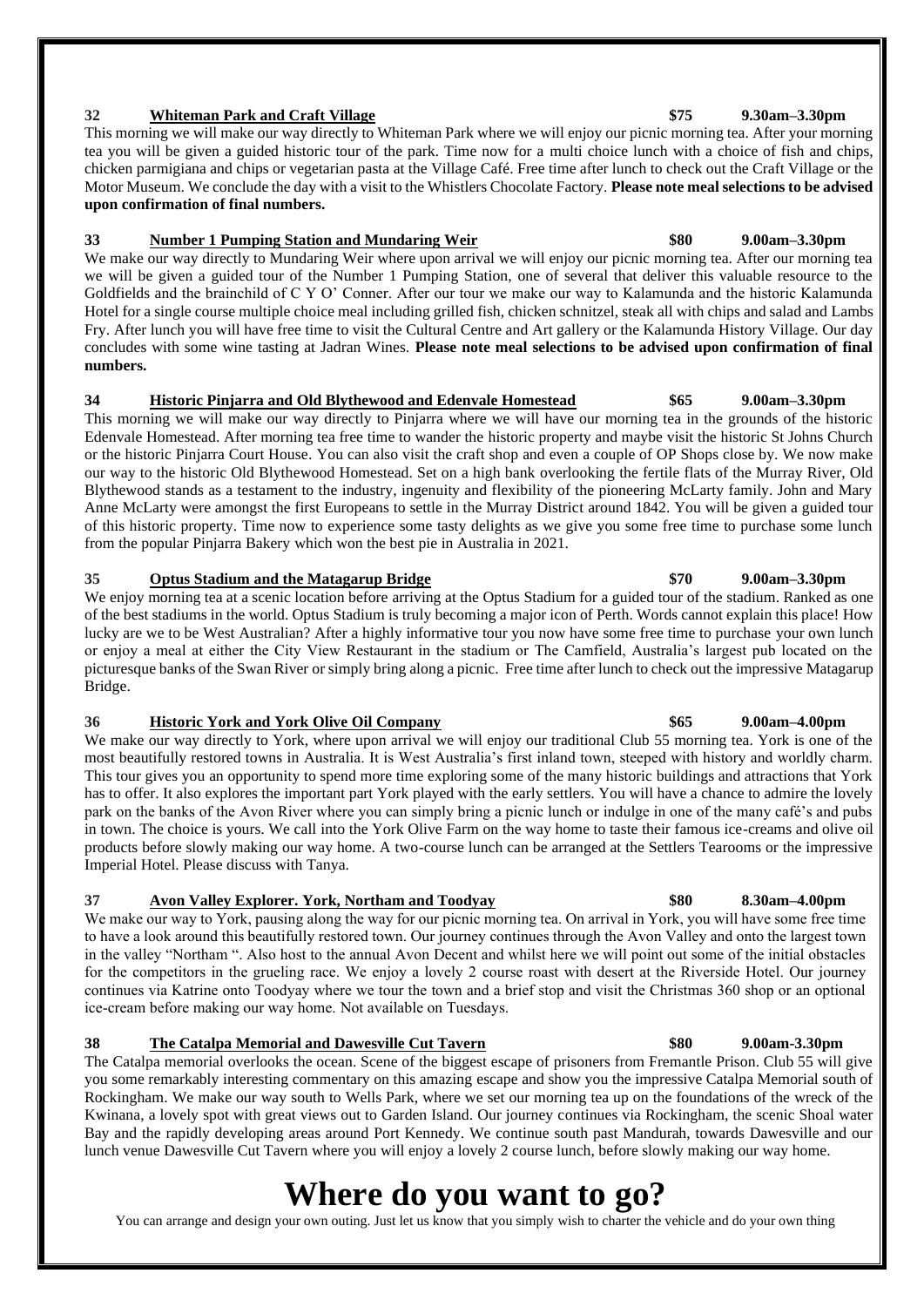Join Club 55 as we explore the magnificent Avon Valley. We make our way directly to Northam where we will enjoy our morning tea on the banks of the Avon River, followed by a tour of the town. Our journey continues onto York where upon arrival we will visit the Mt Brown lookout with its panoramic views over the town. Time for a tasty 2 course lunch at the historic Settlers Tearooms, followed by some free time to have a look around this beautifully restored town before slowly making our way home.

### **42 Swan Valley Delights and Vines Resort \$80 9.30am–3.30pm**

We make our way directly to Whiteman Park where we will enjoy our traditional morning tea. Our next stop will be Whistlers Chocolate Factory, followed by Mondo Nougat and Morish Nuts and The House of Honey. Our lunch today will be at the Vines Resort for a tasty 2 course lunch. After lunch, we visit Yahava coffee where you will have the opportunity to taste their impressive range. Other options include wine tasting at Pinelli Wines if you prefer.

### **43 Moondyne Joe and Historic Toodyay \$80 9.00am-3.30pm**

We enjoy our traditional morning tea at the scenic Noble Falls. As our journey continues into the scenic Avon Valley. The history of this area will come alive as we provide you with in depth commentary on Moondyne Joe, WA's famous bushranger. We take the scenic drive along the Avon River into Toodyay. On arrival in Toodyay we will do a tour of the town including pointing out the historic Newcastle Jail and other points of interest. Time now for a lovely lunch at the Freemasons Hotel. Free time to wander the many shops, including two local op shops, Christmas Shop and more before making our way to Cooringa Wines, the oldest winery in the Avon Valley, full of character and good value. Now that we are all merry, we slowly make our way home with a bit of a sing along to pass the miles away.

### **44 Mystery Country Op Shop Tour \$55 9.00am-3.30pm**

Join Club 55 for a day of mystery and intrigue as we head out into the countryside to visit a selection of charity Op Shops. We will stop along the way to enjoy our traditional morning tea. If you enjoy looking for a bargain, then this tour is for you. Unlike the city op shops, these country Op Shops have a lot less people visiting them and who knows what bargains await you? Club 55 can arrange a meal starting from \$15 or simply BYO. Great day and a lot of fun.

### **45 Triple Valley Tour Avon, Chittering and Swan Valley \$80 9.00am-4.00pm**

If you want to cover some of the state's most impressive countryside, then this tour is for you. Enjoy morning tea at Noble Falls. We will stop for wine tasting at the Coorinja Winery. After you will be provided with an in-depth commentary on the History of Toodyay. You will have a lovely 2 course lunch at newly renovated Victoria Hotel. Enjoy a magnificent drive thru the Chittering Valley and on into the Swan Valley where we will stop at Whistlers Chocolate Factory for tastings or an ice cream. Great day out!

### **46 Wellington Dam Mural and Gnomesville \$90 8.00am–5.30pm**

Enjoy our traditional Club 55 morning tea as we make our way to the impressive Wellington Dam and view the huge mural that has been recently painted on the dam wall. Our lunch today will be at the Wild Bull Brewery with a multiple-choice single course lunch of fish and chips or wild bull burger. Our journey continues into the Ferguson Valley to visit the impressive Gnomesville, maybe bring your own Gnome to add to the thousands already dotted throughout the bush setting. We will stop at Harvey Cheese for tastings and maybe one of their famous ice-creams. Minimum number 30. **Please note meal selections to be advised upon confirmation of final numbers.**

**47 Gravity Discovery Centre and The Leaning Tower \$85 9.00am-3.30pm** Climb aboard as we head directly to the Gravity Discovery. Upon arrival we will enjoy our traditional Club 55 morning tea. The Centre is much more than a tourist destination; it is an inspirational and exciting science facility focusing on the big questions of life, solving the mystery of how gravity works within the universe and much more. The center will also be providing us with a very tasty lunch of either fish or lasagna served with chips and salad at the Stargazers Cafe. After lunch we continue our tour of this incredible facility before starting on our return journey home. So much to see and do. **Please note meal selections to be advised upon confirmation of final numbers.**

### **39 Club 55's Country Mystery Tour \$55 9.00am-3.30pm**

Looking for something different. Why not try a Club 55 Country Mystery Tour? They are a lot of fun and an affordable way of getting out and about and exploring our magnificent countryside. North, South, East or West, who knows where we might end up. Some groups bring their own picnic lunch with them whilst others simply buy a meal at the local pub, café or bakery. Or Club 55 can normally organize a single course main meal starting from around \$15.00. The good news with a Mystery Tour is that they can be tailored to suit your group and the time of year. Includes morning tea.

### **40 Lake Leschenaultia and John Forrest National Park \$80 9.30am–3.30pm** A great day out in the hills with morning tea at Lake Leschenaultia and free time to explore this beautiful setting. Lunch today

is at the John Forrest Tavern amongst the birds and kangaroos and includes roast pork with crackling, rich brown gravy, roast potatoes, pumpkin, carrots, cauliflower and garden greens, crusty bread roll, hot apple crumble with custard, finished with a cup of tea or coffee. Free time to see the kangaroos and a walk. On our way home we visit Moorish Nuts and Mondo Nougat. **41 Avon Valley, Northam and York \$80 9.00am–4.00pm**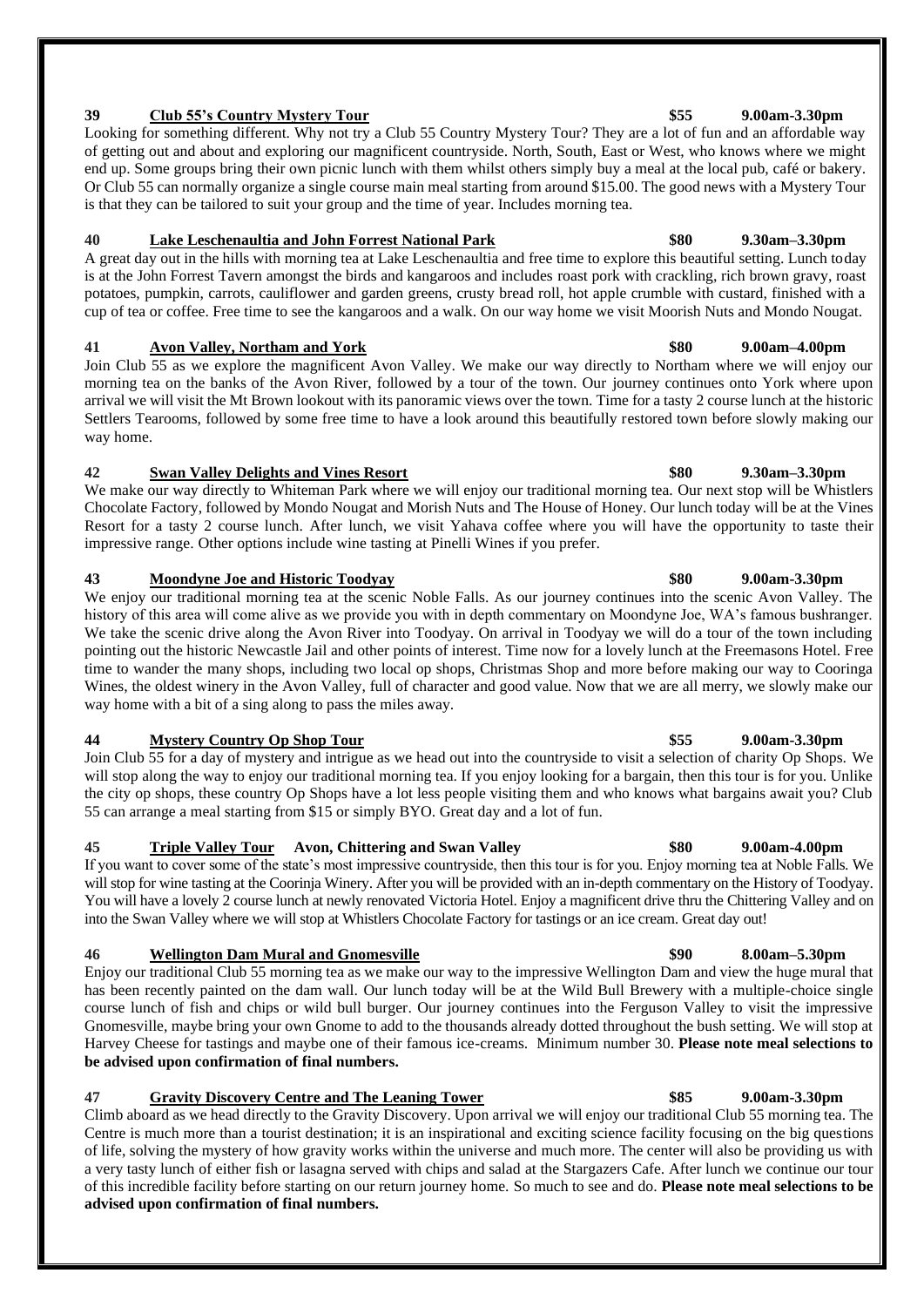### **48 Fairbridge Village and The Pinjarra Bakery \$60 9.00am-3.30pm**

We make our way directly to Fairbridge Village where upon arrival we will have our traditional Club 55 morning tea. After morning tea, we will do a tour around the village with full commentary on the history of the village and its present-day functions. We will stop to visit the historic Chapel and learn about the vision of Kingsley Fairbridge. We now make our way to the Pinjarra Bakery (winners of the best pies in Australia 2021) where you will have free time to purchase your lunch. we will slowly make our way home back to Perth, with a stop along the way for fresh fruit and strawberries in season.



We travel to scenic Point Walter for our delightful morning tea, and then follow the Swan River to Fremantle where Captain Cook Cruises will be waiting to take us on a relaxing cruise along one of the world's most spectacular waterways. While cruising you will be given an informed commentary as we slowly make our way to Barrack Street jetty. There have been many changes at Barrack Street Jetty. Free time here to check it all out and purchase your own lunch from one of the many outlets. Maybe even visit the Bell Tower and check out all the new developments around Elizabeth Quays before making our way home.

### **50 Collie River Boat Cruise \$100 8.30am-5.00pm**

We make our way directly down the Forrest Highway to Eaton just south of Australind where we will board the Elandra and cruise the Collie River and Leschenault Estuary where the dolphins, birdlife and many forms of wildlife unique to Southwestern Australia are abundant. Sit back and relax and enjoy morning tea onboard as the Elandra explores many hidden spots, that other vessels cannot reach, taking passengers drifting by modern-day mansions, then back through time. After the cruise enjoy free time in Bunbury where you can purchase some lunch from one of the many cafes and restaurant in the city area. On our return journey we will pause for a comfort stop and a chance for a coffee / ice-cream. **Maximum passengers 40 and minimum 30.**

### **51 Swan River Luncheon Cruise \$115 9.30am-3.30pm**

There is no better way to combine a delicious lunch and a wonderful cruise on the magnificent Swan River than on our Swan River Luncheon Cruise. We make our way to Point Walter where we will enjoy our traditional Club 55 morning tea. Some free time to enjoy this lovely spot before continuing with a scenic drive along the river towards Fremantle and a tour of this historic city. Your boat departs from CY O'Connor landing in Fremantle. This unique cruise includes a buffet of Western Australia's abundant seasonal fresh produce enjoy the hot buffet complimented by seasonal salads, all followed by a scrumptious dessert buffet. With a fully stocked bar on board, why not enhance your light lunch with an ice-cold beer, chilled chardonnay, or smooth shiraz. On arrival at Elizabeth Quays you will have free time to explore all the big changes here before we slowly make our way home.

### **52 Murray River Lunch Cruise \$140 9.00am-3.30pm**

Club 55 will travel directly to Mandurah whereupon arrival we will enjoy our morning tea before you commence this relaxing half-day cruise. Sit back and take in the natural beauty of the region. Aboard the Murray River Lunch Cruise, you will:

- Start the morning cruising through the beautiful Mandurah city center.
- Cruise past wetlands abounding with birdlife.
- Witness our famous Bottlenose dolphins as they surf and play in the wake of the boat.
- Enjoy a delicious lunch on board, served upon entering the serene, winding Murray River.
- Sit back, relax, and take in the stunning scenery, passing quaint homes and an array of flora and fauna on the river, cruising as far as the Murray River Bridge (Forrest Highway).
- Stop at the Coopers Mill heritage island site (pending weather  $\&$  jetty access), where afternoon tea will be served, you are welcome to wander or follow our tour guide to learn more about the mill.

The Murray River is the longest permanent river in the Jarrah Forest and one of the few major rivers that remains undammed. Popular with canoeists, kayakers, fishermen and nature-lovers, it is one of the Shire of Murray's most picturesque attractions. Payment in full one month prior to departure. No refunds after this point.

### **53 Mandurah Dolphin and Scenic Marine Cruise \$90 9.00am-3.30pm**

We enjoy our morning tea along the coast as we make our way towards Mandurah. Discover the unique marine world that Mandurah is so famous for, on an interactive 1-hour cruise through the city's calm, inland waterways. Spot playful wild dolphins as they feed, rest and play in their natural environment. Mandurah is home to Western Australia's largest population of residential Indo-Pacific bottlenose dolphins – around 120 dolphins reside here! Renowned for being one of Australia's oldest fishing towns. Explore the city's 20+ kilometers of illustrious canals, framed with luxurious homes and then cruise into the region's vast wetlands, protected by the United Nations as a natural site of worldwide importance.



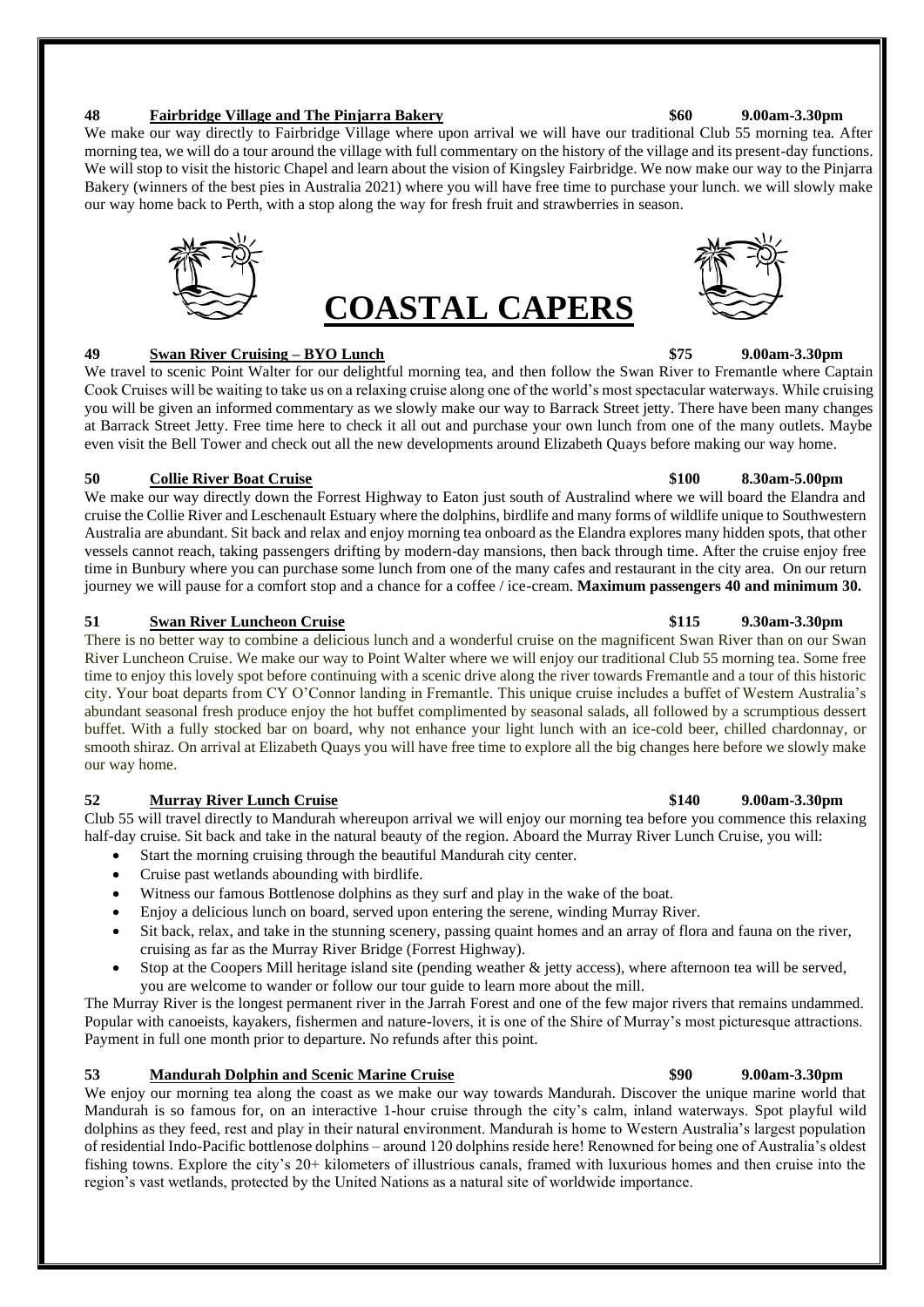### **54 Swan River Cruising and Twin Fin \$85 9.00am-3.30pm**

We make our way directly to the impressive Queens Gardens where we will enjoy a delightful morning tea and time to admire these magnificent gardens. We now make our way to Elizabeth Quays where you will have some free to check out all the changes here before boarding your Captain Cook, river cruise to Fremantle. Full commentary by your crew as you cruise our impressive Swan River to Fremantle. Your coach will be waiting for you at the other end and will do a tour around Fremantle before arriving at Fisherman's Harbor and Twin Fin for some tasty fish and chips for lunch. After lunch free time to maybe visit the Shipwrecks Museum or simply enjoy the location before slowly starting on our way home.

### **55 Penguin Island Delight \$85 9.00am-3.30pm**

A special tour for lovers of our "feathered friends". We travel south to Wells Park where we enjoy a picnic morning tea on the wreck of the Kwinana. We then join Rockingham Wild Encounters ferry to Penguin Island where we will see (and hear about) the delightful penguins, following which we can stroll along the board walks and view the abundance of bird life. After being ferried back to the mainland, we will return to Rockingham foreshore for some free time to buy lunch or alternatively Club 55 can arrange a sit-down meal for your group for around \$15 per person, before heading back home. Optional Extra: Glass Bottom Boat 60-minute Penguin and Seal Island Cruise \$20 per person extra (includes 30-minute tour of the island).

### **56 Historic Yanchep Inn and Two Rocks \$80 9.30am-3.30pm**

Following a delightful Club 55 morning tea at Neil Hawkins Park, we will travel the new Marmion Avenue extension directly to Yanchep through all the new suburbs that are popping up all over the place. Enjoy the scenic views of Two Rocks Marina and Yanchep Beach Lagoon. We retrace the fateful journey of the Guilt Dragon which sank and was left undiscovered just of the coast here for many years, before entering Yanchep National Park. You can stroll around the lake, visit the gallery and gift shop and view the delightful Koalas. Lunch will be provided in the cozy surrounds of the beautifully restored historic Yanchep Inn. After lunch and some free time to wander the park, we will slowly make our way home.

### **57 Ancient Thrombolites and Cape Bouvard Winery \$55 9.00am-3.30pm**

We travel south to discover the hidden secrets of Lake Clifton and the Peel Inlet. We enjoy our Club 55 traditional morning tea in the grounds of the Cape Bouvard Winery. You can also taste the wines whilst here. Next stop is Yalgorup National Park. Here we view the 600-million-year-old Thrombolites from the boardwalk. These are among the oldest living organisms in the world. Our journey continues with a scenic drive along the estuary and the Dawesville Channel before arriving in Mandurah. You will have some free time in Mandurah to purchase some lunch from one of the many places or simply enjoy a picnic lunch alongside the estuary. Alternative lunch options:

**Dawesville Cut Tavern** - our hosts will provide you with a lovely two course lunch **\$80 Fish Shack** – you will enjoy tasty fish and chips at the Port Bouvard Marina **\$70 Cape Bouvard Winery – fish and chips plus wine tasting \$70**

# **WILDFLOWER AND GARDEN**

### **58 Chittering Wildflower Spectacle \$60 9.00am-3.30pm**

We set forth this morning to Brigadoon and Bells Rapids where we pause for a typical Club 55 morning tea and time to stroll and relax as the mighty Avon River cascades towards Perth. We continue our journey via Bullsbrook and into the Chittering Valley continuing through the scenic back roads towards Bindoon. On arrival, we stop at the Bindoon bakery renowned for its tasty delights. Here you can purchase your own lunch from their extensive selection. After lunch, we check out some lovely wildflower locations before we wind our way back home.

### **59 Blackboy Ridge and Chittering Wildflowers \$60 9.00am-3.30pm**

We pause for our traditional Club 55 morning tea at Bells Rapids. Our journey continues through the magnificent Chittering Valley where we will stop at Djidi-Djidi Ridge, formerly known as Blackboy Ridge where we will check out any wildflowers. Our next stop will be the extremely popular Bindoon Bakery where you can purchase yourself something for lunch. After lunch we travel along some of the scenic back roads in search of more wildflowers before we slowly make our way home via the new Northlink Highway. Alternative lunch venue The Stringybark Winery.

### **60 Tulips of Araluen \$65 9.00am-3.30pm**

We make our way directly to Araluen Botanical park for the annual Tulips Festival. On arrival, we will have our traditional morning tea before free time to explore these magnificent gardens and the impressive displays of Tulips and many other wildflowers that make Araluen home. No rush as you can bring your own lunch and picnic in the park amongst the tulips If you prefer a sit-down lunch for your group, we highly recommend the Happy Gathering Chinese Restaurant in Armadale for a single course multiple choice meal for only \$11.00 or a 2 course meal at the Old Narrogin Inn for \$25.00 After lunch, we visit Jadran Wines or the Crystal Warehouse before slowly making our way home.





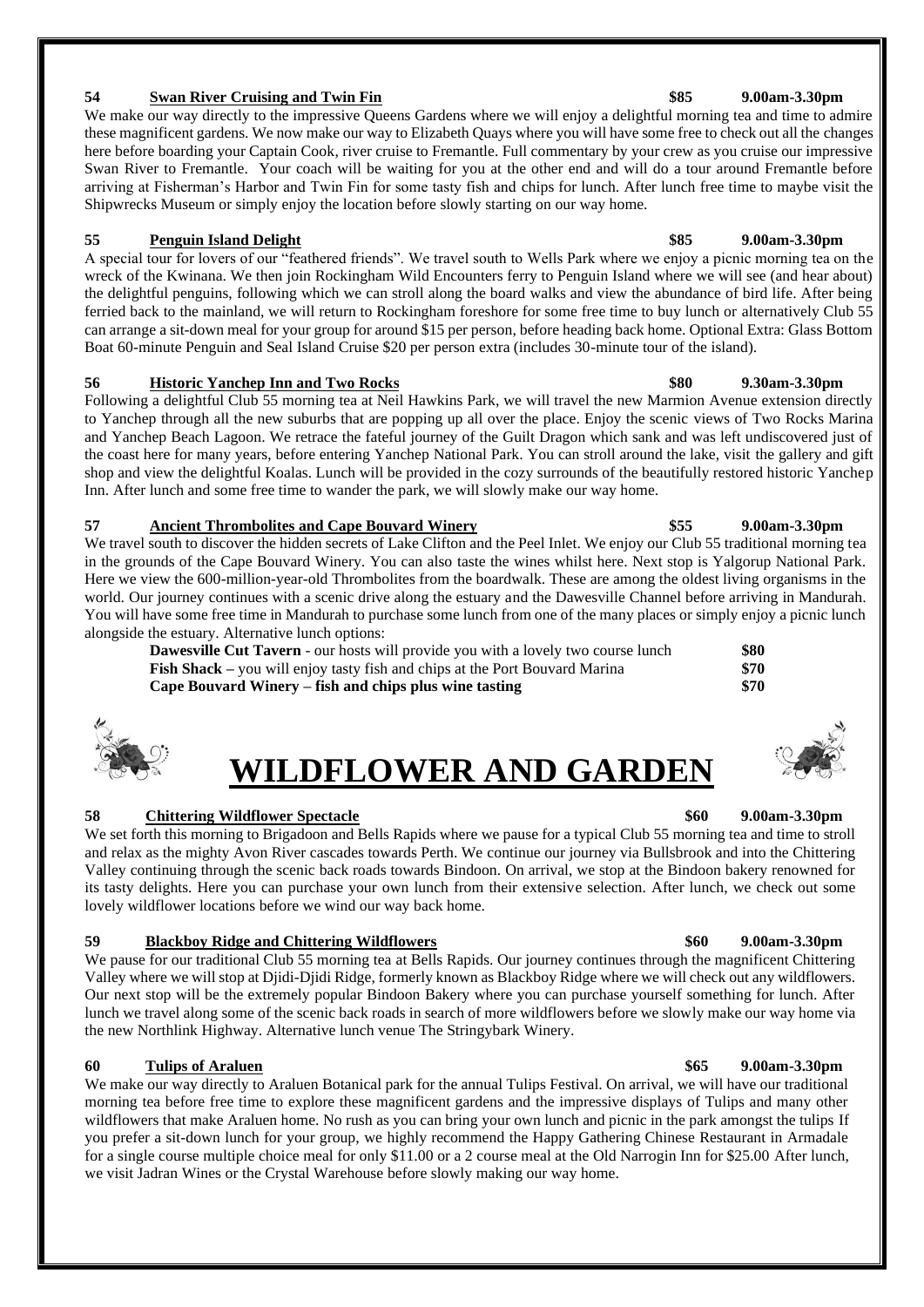### **61 Patsy Durack Gardens. \$80 9.00am–3.30pm**

We make our way to a scenic location for our traditional Club 55 morning tea. After morning tea, we visit the impressive Patsy Durack Gardens and hopefully get some gardening tips from Patsy herself. Time now for a scenic drive through the Bickley Valley. Several choices for lunch today, including Kim Valley Chinese, Old Narrogin Inn, or Kalamunda Hotel. We finish the day with some wine tasting at Jadran Wines. Part proceeds from Patsy Durack Gardens are donated to the Cancer Foundation.

### **62 Club 55's Gardens Tour and Jadran Wines \$65 9.00am–3.30pm**

This morning we will have our morning tea in the magnificent Queens Gardens in Perth. Time now to head for the hills and visit Patsy Durack's Gardens in Kalamunda and maybe get a few gardening hints. Time now for some free time to explore the quint township of Kalamunda. Enjoy a bite to eat at one of the many café's and bakeries or maybe a meal at the historic Kalamunda Hotel? After lunch we will visit the Melville Rose Nursery and finish the day off with some wine tasting at Jadran Wines. Best time September, October and November. Part proceeds from Patsy Durack Gardens are donated to the Cancer Foundation. Meals can be arranged at Mason Mill Gardens, Embers in Gooseberry Hill or, Kalamunda Hotel upon request.

### **63 Romancing the Stone and Garden \$80 9.00am–3.30pm**

When Tom Hogg moved to Lillian Road, Maida Vale in 2000, the half hectare property was a 'jungle mess'. With no landscaping background, the self-taught stone mason transformed the block into a multi-award-winning garden and amphitheater called 'Romancing the Stone' and 'Little Covent Garden' respectively. Morning Tea is provided by Tom on arrival, then Tom will give a wonderful humorous and engaging tour. After our tour we make our way to Kalamunda and the historic Kalamunda Hotel for a single course multiple choice meal steak, grilled or battered fish, lambs fry or chicken schnitzel. This really is a fun and lighthearted day out!! Free time to have a look around before doing some wine tasting at Jadran Wines. Monday, Tuesday or Wed. Best time, Autumn and spring. Meal selections to be advised when confirming final numbers.

### **64 Kings Park Festival and Wireless Hill Wildflowers \$70 9.00am-3.30pm**

We make our way directly to Wireless Hill for a delightful Club 55 morning tea. After your morning tea, your coach captain will take you on a guided walk to show you his favourite wildflower spots with abundant spider orchids and prolific kangaroo paws. You will also be given the full history of Wireless Hill and the part it has played in times gone by. Our journey continues via the scenic river drive and Point Walter before arriving at Fisherman's Harbour in Fremantle where we will enjoy some fish and chips for lunch at the Twin Finn. Our day continues as we make our way to Kings Park for some free time to enjoy the magnificent wildflower displays that make a visit to Kings Park so special during the month of September.



### **65 Christmas at Dwellingup Hotel \$80 9.00am-3.30pm**

We make our way directly to Pinjarra and the Edenvale Homestead where we will have our traditional Club 55 morning tea. Free time to check out the homestead and the craft shop. Our journey continues onto Dwellingup with remarkably interesting commentary on the history of the area including the old POW Camp which was the biggest in the state. Free time to check out the interesting craft shops in Dwellingup before sitting down and enjoying our Christmas lunch with all the trimmings at the newly renovated Dwellingup Hotel. Owner Ross and his team provide fantastic service. After lunch, we slowly make our way home with a bit of a sing along to keep us all merry.

### **66 Christmas at Stringy Bark Winery \$90 9.00am–3.30pm**

We head off for a traditional Club 55 picnic morning at Whiteman Park where you will have free time to visit the Craft village or the Motor Museum. We continue our journey into the beautiful Chittering Valley stopping along the way to view the magnificent Divine Mercy Catholic Church. Next stop is the Stringy Bark Winery where we can relax, taste the latest vintage, and enjoy a hearty Christmas lunch. After a delightful visit, we will slowly make our way back to home with a stop in the Swan Valley for wine or chocolate tastings.

### **67 Christmas at The Settlers Tearooms York \$85 9.00am-4.30pm**

We make our way towards Mundaring where we will enjoy our picnic morning tea. Our journey continues onto Historic York where upon arrival we will visit the Mt Brown lookout with panoramic views over York and surrounding areas. We make our way back into town and our lunch venue the Settlers Tearooms. Here we will enjoy our Christmas celebrations in this lovely setting. After lunch some free time to have a look around before starting on our return journey home.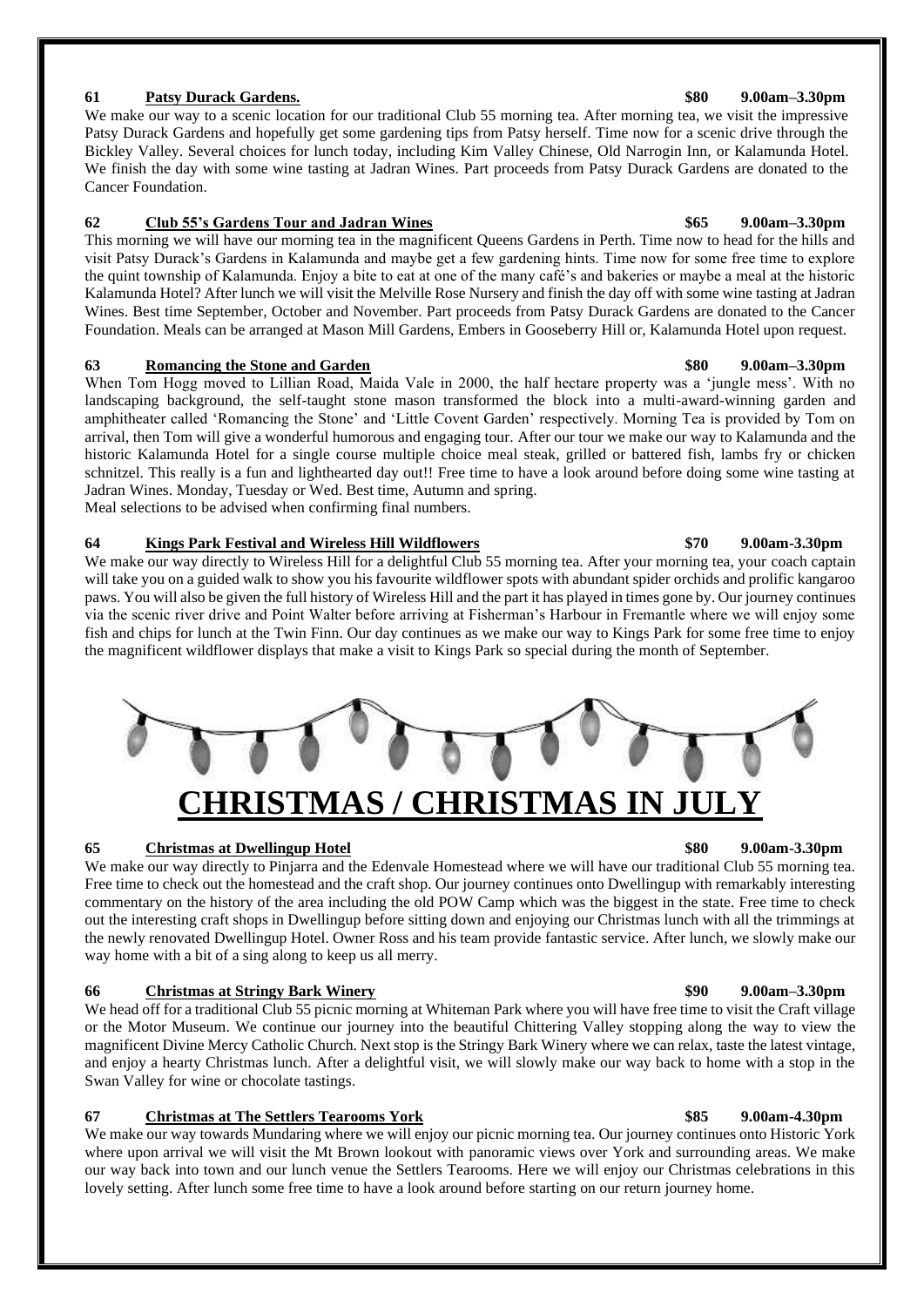### **68 Christmas at Bolgart Hotel \$90 9.00am-3.30pm**

We head to Bindoon for a delightful Club 55 morning tea and then continue via the Chittering Valley and on into the Avon Valley to the tiny town of Bolgart. Time to check out The Bolgart Bell Tower which was built as a fun alternative to the Swan Bell Tower in Perth, a subject of great controversy. As populations of many country towns have declined, businesses have had to close and perhaps the saddest moment is when the local pub puts a closed sign on its door. Fortunately for Bolgart, the locals were not willing to let that happen. While this isn't the first community to come together and invest their funds into a local business, such as the pub, few have a vision that is as exciting as what is planned for the Bolgart Hotel. While their plans might seem ambitious, a consortium of people from Bolgart and one or two from surrounding areas are passionate enough to make it happen, including the plan to establish a micro-brewery and cidery in conjunction with Funk Cider. They want the pub to thrive again and return it to being the heart of the town. Bolgart farmers Paul Michael and Edward Ludemann are two of the more than 30 individual people from 16 families who make up the syndicate that purchased the pub in early May 2020. We'll settle in for a hearty 2 course Xmas in July lunch at the restored Bolgart Hotel; then make our way back via Toodyay with a stop to visit the historic Coorinja Winery for some wine tastings.

### **69 Christmas at The Victoria Hotel \$90 9.00am–3.45pm**

We enjoy our traditional morning tea at the scenic Noble Falls. As our journey continues into the scenic Avon Valley. We take the scenic drive along the Avon River into Toodyay. On arrival in Toodyay we will do a tour of the town including pointing out the historic Newcastle Jail and other points of interest. Time now for our Christmas lunch at the historic Victoria Hotel. Free time to wander the many shops, including two local op shops, Coca Cola Museum, Christmas Shop, and more before we slowly make our way home.

### **70 Christmas at Historic Yanchep Inn \$80 9.00am-3.30pm**

Following a delightful Club 55 morning tea amongst the parrots at Neil Hawkins Park, we will travel the new Marmion Avenue extension directly to Yanchep through all the new suburbs that are popping up all over the place. Enjoy the scenic views of Two Rocks Marina and Yanchep Beach Lagoon. We retrace the fateful journey of the Guilt Dragon which sank and was left undiscovered just of the coast here for many years before entering Yanchep National Park. You can stroll around the lake, visit the gallery and gift shop and view the delightful koalas. Time now to enjoy your delicious Christmas lunch in the cozy surrounds of the restored historic Yanchep Inn. After lunch, we slowly making our way home. Excellent meal.

**71 Christmas at the Dwellingup Hotel Pick your own Berries \$80 9.00am–3.30pm** We enjoy our morning tea at the scenic North Dandalup Dam before making our way to an orchard where you can pick your own Raspberries and Boysenberries. You can also purchase in season Cherries and other stone fruits. Enjoy a delightful Christmas lunch at the Dwellingup Hotel before making our way back home.

### **72 Christmas Lights Tours \$60 5.30pm-10.00pm**

Ho, Ho, Ho, Merry Christmas. Let Club 55 show you the best of the Xmas Lights. Our Xmas Lights Tours can be tailored to suit your group's requirements and include Perth City lights, suburban Christmas Light selection, fish, and chips at the Twin Finn in Fremantle. Please book well in advance to secure your preferred night to avoid disappointment.

### **73 Mandurah Christmas Lights Cruise \$100 4.00pm-10.00pm**

Do you need to get into the Christmas spirit? Are you looking for an end of year outing? Look no further! We pipe you aboard with Christmas carols and travel directly to Mandurah. On arrival, we will enjoy some fish and chips at Cicerellos. Your boat cruise will take you through the magnificent Mandurah Canals. Marvel at the multimillion-dollar homes dressed up for Christmas with thousands of lights and decorations making this area a fairy wonderland. These tours book out early, so do not leave it till the last minute. Ideally book 3-5 months in advance. Another option is combining this tour with the Mandurah Christmas Pageant and Fireworks. Boat cruise to be paid in full before 1<sup>st</sup> October. Numbers are final at this stage.

# **EXTENDED TOURS**

## EXTENDED TOURING PACKAGES

Get a group together for an extended tour / weekender. Busselton, Margaret River, Bunbury, Dunsborough, Bridgetown, Collie

# 2 DAY PACKAGES FROM ONLY \$305

Includes comfortable twin share accommodation, breakfast and dinner

Minimum 30 passengers required or get a small group together and join one of our pre-arranged tours throughout the year.